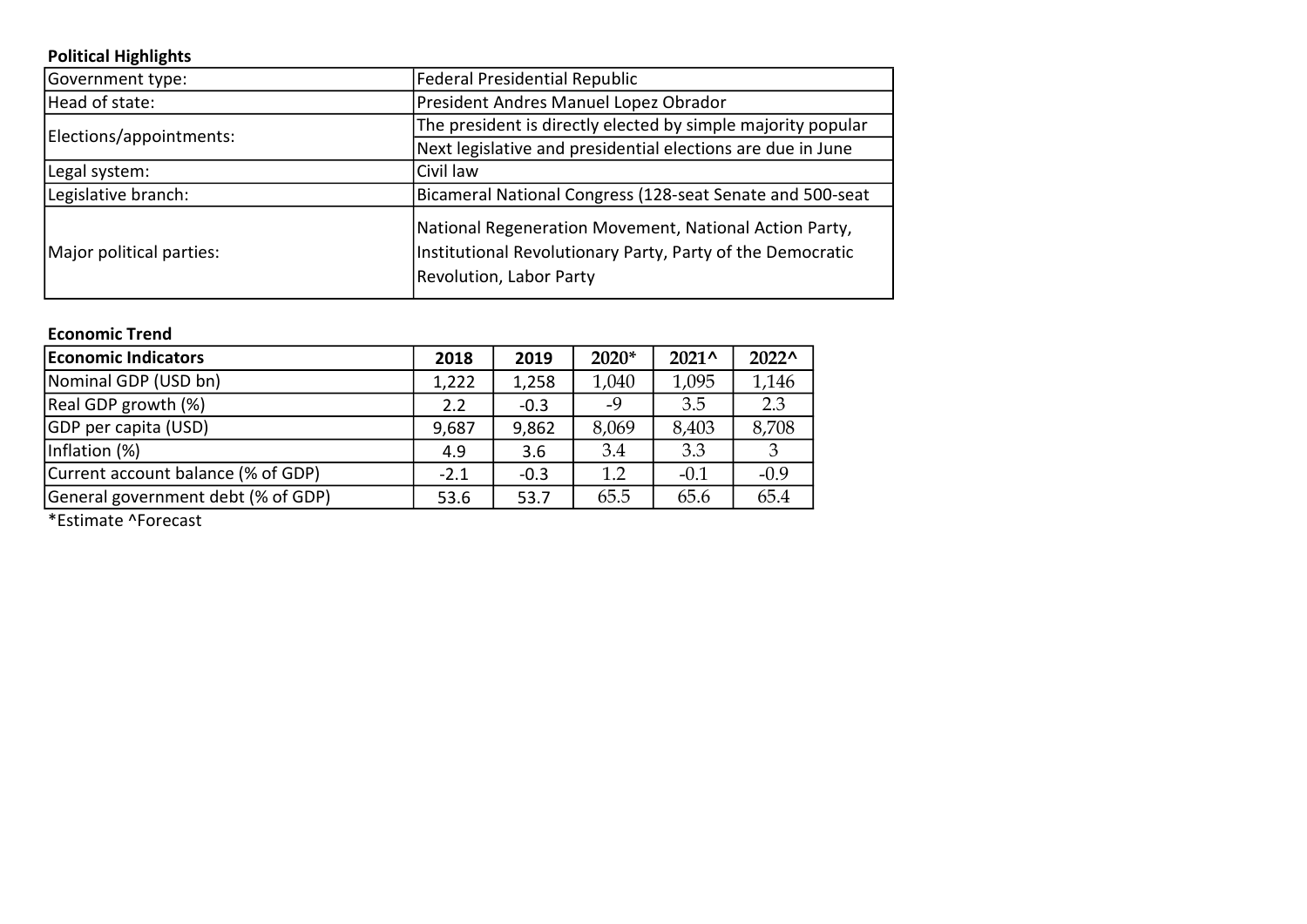#### Hong Kong Total Exports to Mexico





Hong Kong Total Exports to Mexico